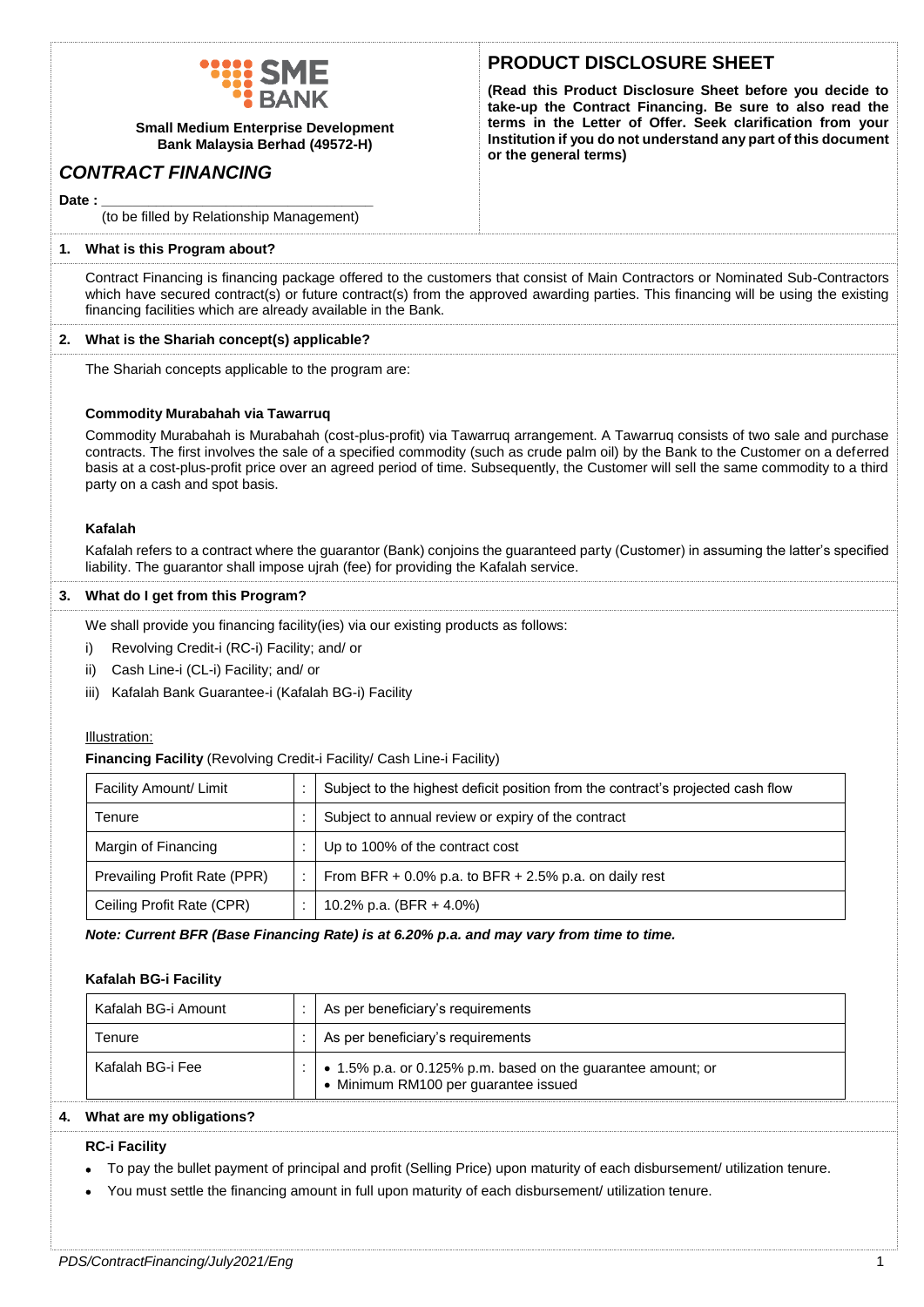## Illustration of bullet payment:

The bullet payment for principal and profit payable is calculated daily based on the fixed profit rate, the facility amount utilized and number of days utilized.

- Facility Amount Utilized : RM1,500,000.00
- Profit Rate : 7.2% p.a. on daily rest (based on BFR + 1.0%)
- Utilization Tenure : 90 days
- Profit Amount : RM26,630.14
- Bank's Purchase Price : RM1,500,000.00
- Bank's Selling Price : RM1,526,630.14

The Bank's Selling Price of RM1,526,630.14 to be fully paid upon maturity of 90 days.

## **CL-i Facility**

- To pay the monthly profit portion.
- To pay the principal portion on lump sum (bullet payment) upon maturity.

## Illustration on profit charged:

The monthly profit payable is calculated daily based on the fixed profit rate, the facility amount utilized and number of days utilized for the month.

- Facility Amount/ Limit: RM1,000,000.00
- Tenure : 5 years subject to annual review
- PPR : BFR + 1.0% p.a. on daily rest
- CPR : 10.2% p.a. (BFR + 4.0%)
- Bank's Purchase Price: RM1,000,000.00
- Bank's Selling Price: RM1,510,000.00
- Facility Amount Utilized : 1) RM500,000.00
	- 2) RM300,000.00

|              | Utilization                                                           | Today (BFR=6.20%) | If BFR goes up 1% | If BFR goes up 2% |
|--------------|-----------------------------------------------------------------------|-------------------|-------------------|-------------------|
| 1)           | 1 <sup>st</sup> utilization of RM500,000.00<br>Monthly profit payable | RM3,000.00        | RM3,416.67        | RM3,833.33        |
| $\mathbf{2}$ | 2 <sup>nd</sup> utilization of RM300,000.00<br>Monthly profit payable | RM1,800.00        | RM2,050.00        | RM2,300.00        |
|              | Monthly Profit Payable for both utilizations                          | RM4,800.00        | RM5.466.67        | RM6,133.33        |

## **Kafalah BG-i Facility**

- You shall be responsible and liable to indemnify the Bank as the guarantor against all obligations imposed for which the Kafalah BG-i is subject to.
- This includes when the Kafalah BG-i issued with condition that the principal indemnifies the issuer in the event of default.
- For every utilization of Kafalah BG-i, you will have to pay all related fees and charges upfront.

## Illustration on Kafalah BG-i Fee

| • Kafalah BG-i Amount                                           | : RM1,500,000.00                |
|-----------------------------------------------------------------|---------------------------------|
| $\bullet$ Fee                                                   | : 1.5 % p.a.                    |
| • Kafalah BG-i Period [Contract Period + Claim Period (if any)] | $:5$ years                      |
| • Kafalah BG-i Fee                                              | : 1,500,000.00 x 1.5% x 5 years |
|                                                                 | $=$ RM112,500.00                |

*Note: The above examples is for illustration only. The illustration may not show the specific circumstances or obligations of each facilities.*

**5. What are the fees and charges that I have to pay?**

#### **a) Facility Fee:**

A non-refundable fee of 0.1% on total financing amount approved.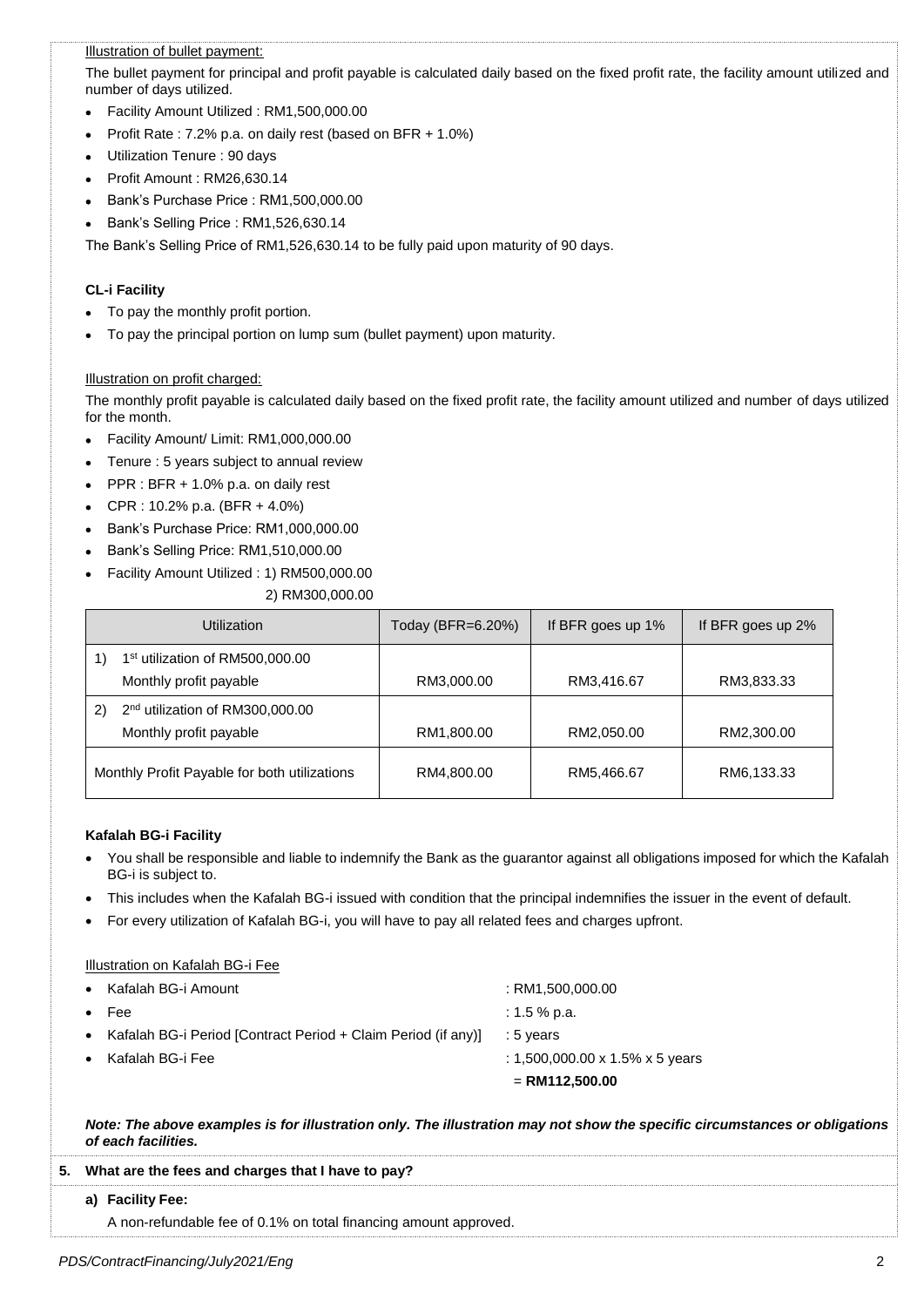|    |    | b) Stamp Duties:<br>As per the Stamp Duty Act 1949 (Revised 1989).                                                                                                                                                                                                                                                                                                                                                                                                                 |  |  |  |
|----|----|------------------------------------------------------------------------------------------------------------------------------------------------------------------------------------------------------------------------------------------------------------------------------------------------------------------------------------------------------------------------------------------------------------------------------------------------------------------------------------|--|--|--|
|    |    | c) Legal and Disbursement Fees:<br>As per Solicitor's Remuneration Order including fees for registration of charge, land search, bankruptcy search, taxes and other<br>charges as per the scale fees charged by the Solicitors.<br>d) Valuation Fee:<br>As charge by the Valuer (if appplicable).                                                                                                                                                                                  |  |  |  |
|    |    |                                                                                                                                                                                                                                                                                                                                                                                                                                                                                    |  |  |  |
|    |    |                                                                                                                                                                                                                                                                                                                                                                                                                                                                                    |  |  |  |
|    |    |                                                                                                                                                                                                                                                                                                                                                                                                                                                                                    |  |  |  |
|    |    | e) Trading Fee:                                                                                                                                                                                                                                                                                                                                                                                                                                                                    |  |  |  |
|    |    | The trading fee for buying and selling the commodities shall be charged to the customer's as part of fees & charges. The<br>customer shall pay the trading fee of RM10.00 for RM1,000,000.00 or part thereof for every transaction (if applicable).                                                                                                                                                                                                                                |  |  |  |
|    | f) | <b>Other Fees and Charges:</b><br>All fees and charges are non-refundable and may be updated by the Bank on our website at www.smebank.com.my from time<br>to time.                                                                                                                                                                                                                                                                                                                |  |  |  |
| 6. |    | What if I fail to fulfill my obligations?                                                                                                                                                                                                                                                                                                                                                                                                                                          |  |  |  |
|    | ٠  | Ta'widh (compensation) for Late Payment                                                                                                                                                                                                                                                                                                                                                                                                                                            |  |  |  |
|    |    | The Bank has the right to be compensated on late and default payment based on the following mechanism:                                                                                                                                                                                                                                                                                                                                                                             |  |  |  |
|    |    | <b>Before maturity</b>                                                                                                                                                                                                                                                                                                                                                                                                                                                             |  |  |  |
|    |    | Actual loss up to 1% on overdue payment for facility within default period as per the following formula:                                                                                                                                                                                                                                                                                                                                                                           |  |  |  |
|    |    | Overdue Installment(s) x 1% x No. of Overdue day(s) / 365                                                                                                                                                                                                                                                                                                                                                                                                                          |  |  |  |
|    |    | <b>After maturity</b>                                                                                                                                                                                                                                                                                                                                                                                                                                                              |  |  |  |
|    |    | Bank shall collect compensation charges from date of maturity to date of payment on actual loss up to prevailing IIMM rate on<br>outstanding balance, as per the following formula:                                                                                                                                                                                                                                                                                                |  |  |  |
|    |    |                                                                                                                                                                                                                                                                                                                                                                                                                                                                                    |  |  |  |
|    |    | Outstanding Balance x IIMM% x No. of Overdue day(s) / 365                                                                                                                                                                                                                                                                                                                                                                                                                          |  |  |  |
|    |    | <b>Post Judgement</b><br>The court may impose a late payment charge on judgement debt, subsequent to the judgement.<br>The formula for late payment charges on post judgement as following:                                                                                                                                                                                                                                                                                        |  |  |  |
|    |    | Judgement Sum x IIMM% x No. of Overdue day(s) / 365                                                                                                                                                                                                                                                                                                                                                                                                                                |  |  |  |
|    |    | Note:                                                                                                                                                                                                                                                                                                                                                                                                                                                                              |  |  |  |
|    |    | IIMM = Islamic Interbank Money Market                                                                                                                                                                                                                                                                                                                                                                                                                                              |  |  |  |
|    |    | Council of Bank Negara Malaysia.<br>costs. You are also responsible to settle any shortfall after the security is disposed.                                                                                                                                                                                                                                                                                                                                                        |  |  |  |
|    |    | For sample of illustrations on the application of Ta'widh, kindly refer to our website at www.smebank.com.my                                                                                                                                                                                                                                                                                                                                                                       |  |  |  |
|    |    | 7. What if I fully settle the financing before its maturity?                                                                                                                                                                                                                                                                                                                                                                                                                       |  |  |  |
|    |    | the financing tenure. Settlement prior to the end of the financing tenure shall include, but is not limited to, the following situations:                                                                                                                                                                                                                                                                                                                                          |  |  |  |
|    |    | Early settlement or early redemption, including those arising from prepayments;                                                                                                                                                                                                                                                                                                                                                                                                    |  |  |  |
|    |    | Settlement of the original financing contract due to financing restructuring exercise;                                                                                                                                                                                                                                                                                                                                                                                             |  |  |  |
|    |    | Settlement in the event of default; and                                                                                                                                                                                                                                                                                                                                                                                                                                            |  |  |  |
|    |    | Settlement in the event of termination or cancellation of financing before the maturity date.                                                                                                                                                                                                                                                                                                                                                                                      |  |  |  |
|    |    | For variable rate financing, the Bank shall grant Ibra' on the difference between Ceiling Profit Rate and Prevailing Profit Rate.                                                                                                                                                                                                                                                                                                                                                  |  |  |  |
|    |    | Formula calculation of Ibra':                                                                                                                                                                                                                                                                                                                                                                                                                                                      |  |  |  |
|    |    | ii. The compensation for late payment shall not be compounded or by any other method approved by the Shariah Advisory<br>Legal action will be taken if you fail to respond to reminder notices. The security may be enforced and you will have to bear all<br>In line with BNM Guideline on Ibra` (rebate) for Sale Based Financing, Ibra' shall be granted for early settlement before the end of<br>Ibra' (Rebate)<br>Unearned Profit - Early Settlement Charges (if any)<br>$=$ |  |  |  |